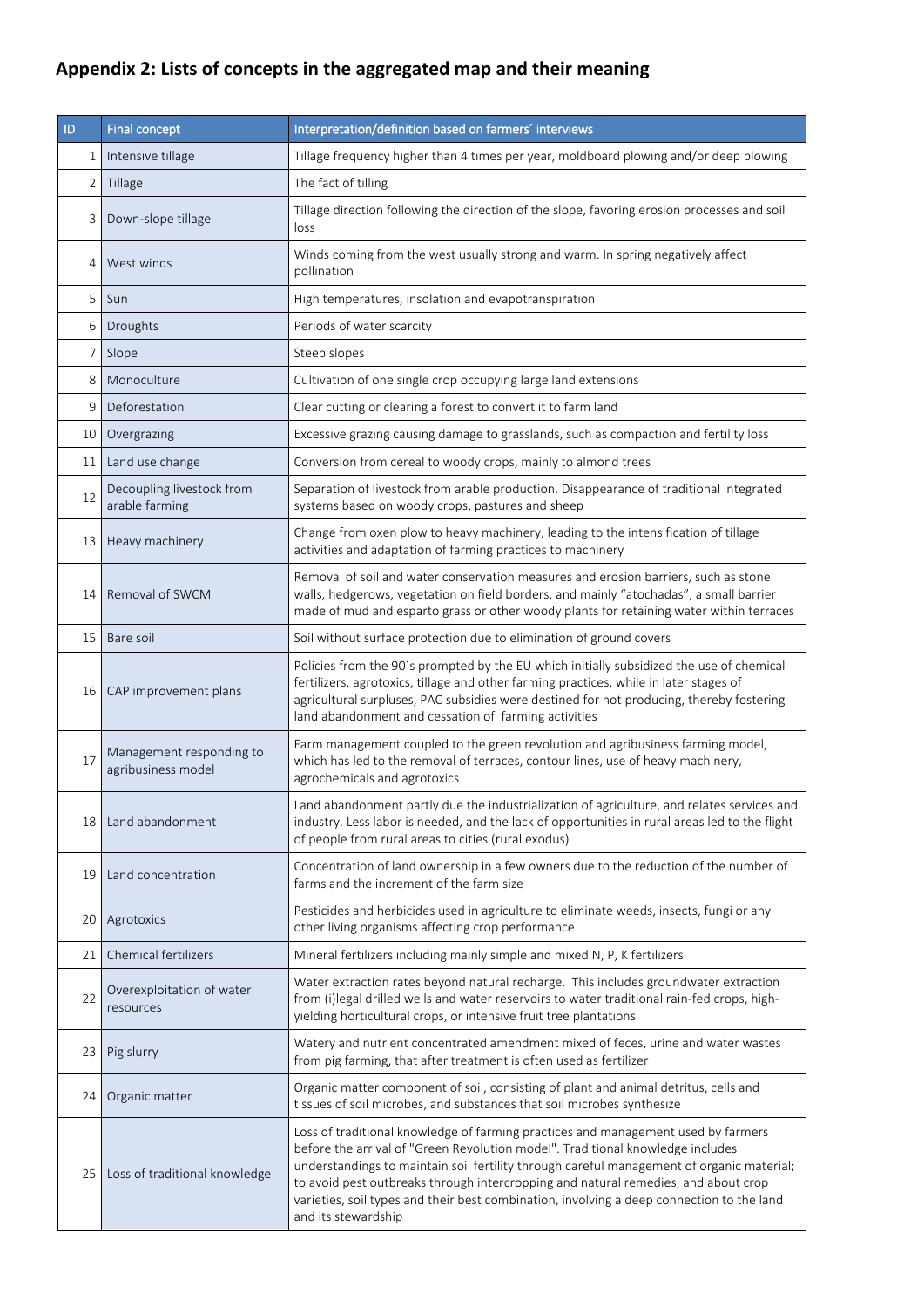| 26 | Loss of peasant self-esteem | Loss of sense of self, the value of the community and the value of the peasant's<br>profession, as a result of years of denigration and prejudice fostered by the green<br>revolution model                                                                                                                                                                                                                                |
|----|-----------------------------|----------------------------------------------------------------------------------------------------------------------------------------------------------------------------------------------------------------------------------------------------------------------------------------------------------------------------------------------------------------------------------------------------------------------------|
| 27 | Torrential rainfalls        | Extreme and concentrated rainfall events occurring in the southeast, and the<br>Mediterranean coast, of Spain. Usually occur during the beginning of Autumn and Spring<br>with the arrival of the Cold Drop phenomenon. In agricultural lands these events often<br>cause huge soil losses via water erosion affecting crop production due to the fall of<br>flowers and fruits                                            |
| 28 | High temperatures           | Temperatures over 40ºC. During blossoming bees do not visit flowers at high<br>temperatures, negatively affecting pollination.                                                                                                                                                                                                                                                                                             |
| 29 | Water availability          | Water supply to meet crop requirements as a crucial factor in drought-prone agricultural<br>areas                                                                                                                                                                                                                                                                                                                          |
| 30 | Late frosts                 | Frost occurring in spring that freeze blossoms and green almond nuts                                                                                                                                                                                                                                                                                                                                                       |
| 31 | Early frosts                | Frost occurring in early winter which delays blossoming avoiding possible yield losses<br>caused by late frosts                                                                                                                                                                                                                                                                                                            |
| 32 | Hailing at fruit setting    | Hailing during fruit setting damages almond nuts and produces the fall of fruits<br>jeopardizing annual crop production                                                                                                                                                                                                                                                                                                    |
| 33 | Soil fertility              | Natural fertility intrinsic of the different soil types                                                                                                                                                                                                                                                                                                                                                                    |
| 34 | Soil biodiversity           | Number and diversity of organisms present in the soil required for soil health, fertility and<br>overall soil functioning                                                                                                                                                                                                                                                                                                  |
| 35 | Soil balance                | Equilibrium between the organic and mineral fractions of the soil and the soil organisms                                                                                                                                                                                                                                                                                                                                   |
| 36 | Soil structure              | How particles are aggregated in the soil. Good soil structure enhances soil porosity, water<br>holding capacity and decomposition processes fostering nutrient cycling                                                                                                                                                                                                                                                     |
| 37 | Pollination                 | Fertilization of almond flowers by bees and other pollinators                                                                                                                                                                                                                                                                                                                                                              |
| 38 | Fog                         | Fog. During blossoming negatively affects pollination                                                                                                                                                                                                                                                                                                                                                                      |
| 39 | Cultivation practices       | All the processes involved in the production of plant-based systems carried by the farmer,<br>from seedling to harvesting, including fertilization, tillage, planting, pruning, pest<br>treatments                                                                                                                                                                                                                         |
| 40 | Almond variety              | Almond varieties belong to the hard shell type and have different characteristics such as<br>flowering time and sensibility to pests and diseases, and include Guara, Ferragnes,<br>Marcona, Vairo, Desmayo Largueta, Marta, Constanti, Antoñeta, Penta and Marinada<br>among others. The variety of almond can highly condition annual yields depending on the<br>biophysical and climatic conditions where it is planted |
| 41 | Pests and diseases          | Organisms that cause damage to almond trees conditioning yield. Most important pest<br>and diseases include big head worm (Capnodis tenebrionis), almond-tree leaf skeletonizer<br>moth (Aglaope infausta) and the monilinia fungus (Monilinia laxa)                                                                                                                                                                       |
| 42 | Almond tree health          | Includes all factors that contribute to a good performance of the almond tree, including<br>the nutritional status of almond trees                                                                                                                                                                                                                                                                                         |
| 44 | Biodiversity                | Aboveground biodiversity (insects, plants, crops, animals)                                                                                                                                                                                                                                                                                                                                                                 |
| 45 | Pruning                     | Type, frequency and timing (green or dry) of the pruning                                                                                                                                                                                                                                                                                                                                                                   |
| 46 | Rootstock type              | Ungrafted or hybrid. The rootstock type influences the tree life time, performance and<br>susceptibility to pests and diseases                                                                                                                                                                                                                                                                                             |
| 47 | Pest treatment              | Preventive and in-situ management of pests using copper and other products allowed in<br>organic farming                                                                                                                                                                                                                                                                                                                   |
| 48 | No tillage                  | Farming without disturbing the soil profile through tillage activities                                                                                                                                                                                                                                                                                                                                                     |
| 49 | Wildlife damage             | Damage caused to almond trees by wild goats (Ammotragus lervia), wild pigs and rabbits                                                                                                                                                                                                                                                                                                                                     |
| 50 | Plantation design           | Factors to take into account for the establishment of an almond plantation such as the<br>planting frame, the contour lines, terraces, almond variety                                                                                                                                                                                                                                                                      |
| 51 | Almond price                | Organic certified almonds have an added value as "regenerative" branded which<br>translates into the increase of price                                                                                                                                                                                                                                                                                                     |
| 52 | Almond performance          | Caliber and weight of kernel nuts, and amount of empty almonds in 1kg of shell almonds.<br>Higher performance implies higher proportion of filled almonds with higher caliber and<br>weight                                                                                                                                                                                                                                |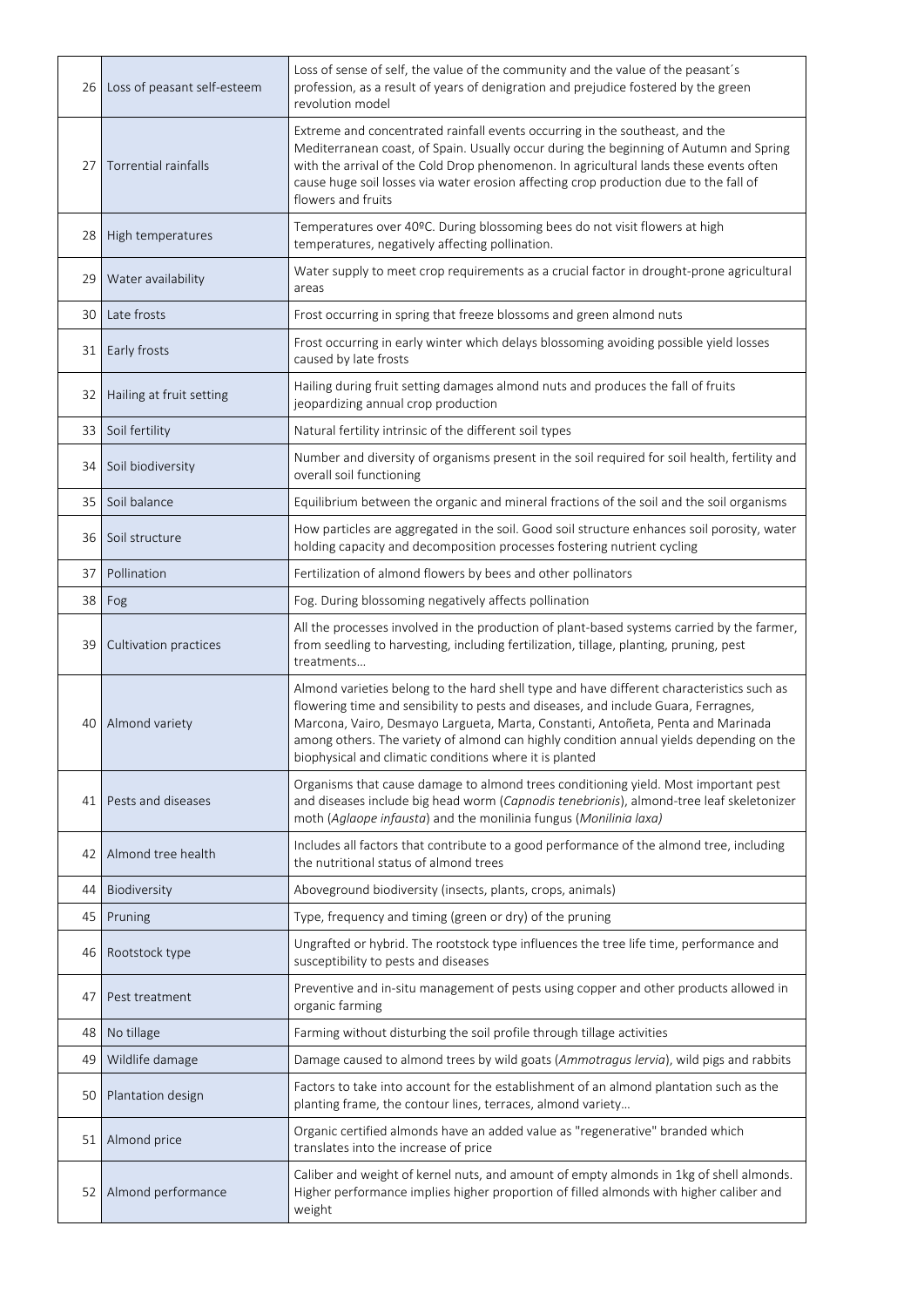| 53 | Feeling of belonging                                       | Strong emotional feeling, need or desire of belonging to a community of people, a<br>territory or a place                                                                                                                                                                                                                                                                                    |
|----|------------------------------------------------------------|----------------------------------------------------------------------------------------------------------------------------------------------------------------------------------------------------------------------------------------------------------------------------------------------------------------------------------------------------------------------------------------------|
| 54 | Benefits to sheep farming                                  | Better nutritional status and health of the herd due to the supply of high quality fodder to<br>sheep, which translates into less veterinary costs for the shepherd                                                                                                                                                                                                                          |
| 55 | Bequest values                                             | Value that the current generation places on ensuring the availability of biodiversity and<br>ecosystem services to future generations. This is determined by a person's concern that<br>future generations should have access to resources and opportunities. It indicates a<br>perception of benefit from the knowledge that resources and opportunities are being<br>passed to descendants |
| 56 | Convinced about RA benefits                                | Farmers' conviction regarding RA restoration capacity based on their own experience or<br>perceptions                                                                                                                                                                                                                                                                                        |
| 57 | Demonstrative effect                                       | Effects on the behavior of individuals, mainly neighbors, caused by observation of the<br>results achieved through the adoption of regenerative agriculture                                                                                                                                                                                                                                  |
| 58 | Fossil fuels use reduction                                 | Diesel and oil use reduction due to the minimization of tillage activities, the non-use of<br>chemical fertilizers and agrotoxics used in conventional farming                                                                                                                                                                                                                               |
| 69 | Happiness                                                  | Feeling of pleasure and joy experienced by a person from doing what she/he beliefs is<br>right                                                                                                                                                                                                                                                                                               |
| 60 | Improved market access &<br>business opportunities         | Higher demand of products by companies, and better access to markets and business<br>opportunities such as agro-tourism, supported by higher media visibility                                                                                                                                                                                                                                |
| 61 | Initial investment increases                               | Initial investment necessary to adapt a farm to regenerative which entails the<br>implementation of landscape and soil restoration practices such as erosion barriers,<br>swales, key-line design, replanting of hedgerows and borders, composts, green manure,<br>and machinery for RA practices management                                                                                 |
| 62 | Innovation & adaptation<br>capacity                        | Willingness and capacity to innovate in farming, adapt the farming system and farming<br>management, invent or adapt new farming practices and technologies                                                                                                                                                                                                                                  |
| 63 | Input costs increases                                      | Cost from compost, green manure seeds, and other RA practices. When input costs<br>decrease is mainly due to diesel saving from reducing tillage operations                                                                                                                                                                                                                                  |
| 64 | Inspiration                                                | People's hope, sense of purpose and personal drive to make a difference and contribute<br>to society                                                                                                                                                                                                                                                                                         |
| 65 | RA Knowledge and experience<br>requirements                | RA is a farming approach that works with natural processes to maximize the provisioning<br>of ecosystem services and requires a farmer's complex understanding of the biophysical<br>and climatic context, and knowledge and experience on RA practices and management<br>strategies for an effective implementation                                                                         |
| 66 | Labor decreases                                            | Reduction of the need of work force and time dedicated to farming activities as the<br>farming system works more closely to natural processes, making farming activities less<br>labor demanding                                                                                                                                                                                             |
| 67 | Landscape restoration                                      | Includes restoration of landscape functioning, including crucial ecosystem processes,<br>aesthetics, and territory revaluation                                                                                                                                                                                                                                                               |
| 68 | Learning and experimenting                                 | Farmers' eagerness to learn and experiment from own and shared experiences                                                                                                                                                                                                                                                                                                                   |
| 69 | Networking                                                 | Meeting people working with RA, exchanging knowledge and information with people<br>with a common interest                                                                                                                                                                                                                                                                                   |
| 70 | Operational costs decreases                                | Cost reduction of farming activities. Cost reduction in the short term results mainly from<br>the minimization of tillage activities and pest treatments. In the long term other<br>operational costs might decrease as the systems gets restored, benefiting from natural<br>processes and becoming more simple to manage                                                                   |
| 71 | Policies favoring RA almond<br>purchases                   | Public policies favoring purchases of regenerative almonds to incentivize a large-scale<br>adoption of RA                                                                                                                                                                                                                                                                                    |
| 72 | Profitability                                              | Economic performance considering all production economic costs and benefits.<br>Regenerative almond farming might be more profitable than conventional farming in the<br>medium-long term                                                                                                                                                                                                    |
| 73 | Self-fulfillment, satisfaction<br>and personal development | Fulfillment of one's objectives and dreams. Enjoyment of the farm, pride and personal<br>success                                                                                                                                                                                                                                                                                             |
| 74 | Social awareness and<br>expectation increases              | Society becomes more conscious of the damage caused by unsustainable farming<br>practices, and gains awareness of the restoration potential and benefits of RA                                                                                                                                                                                                                               |
| 75 | Spirituality                                               | Sense of connection with something higher than ourselves                                                                                                                                                                                                                                                                                                                                     |